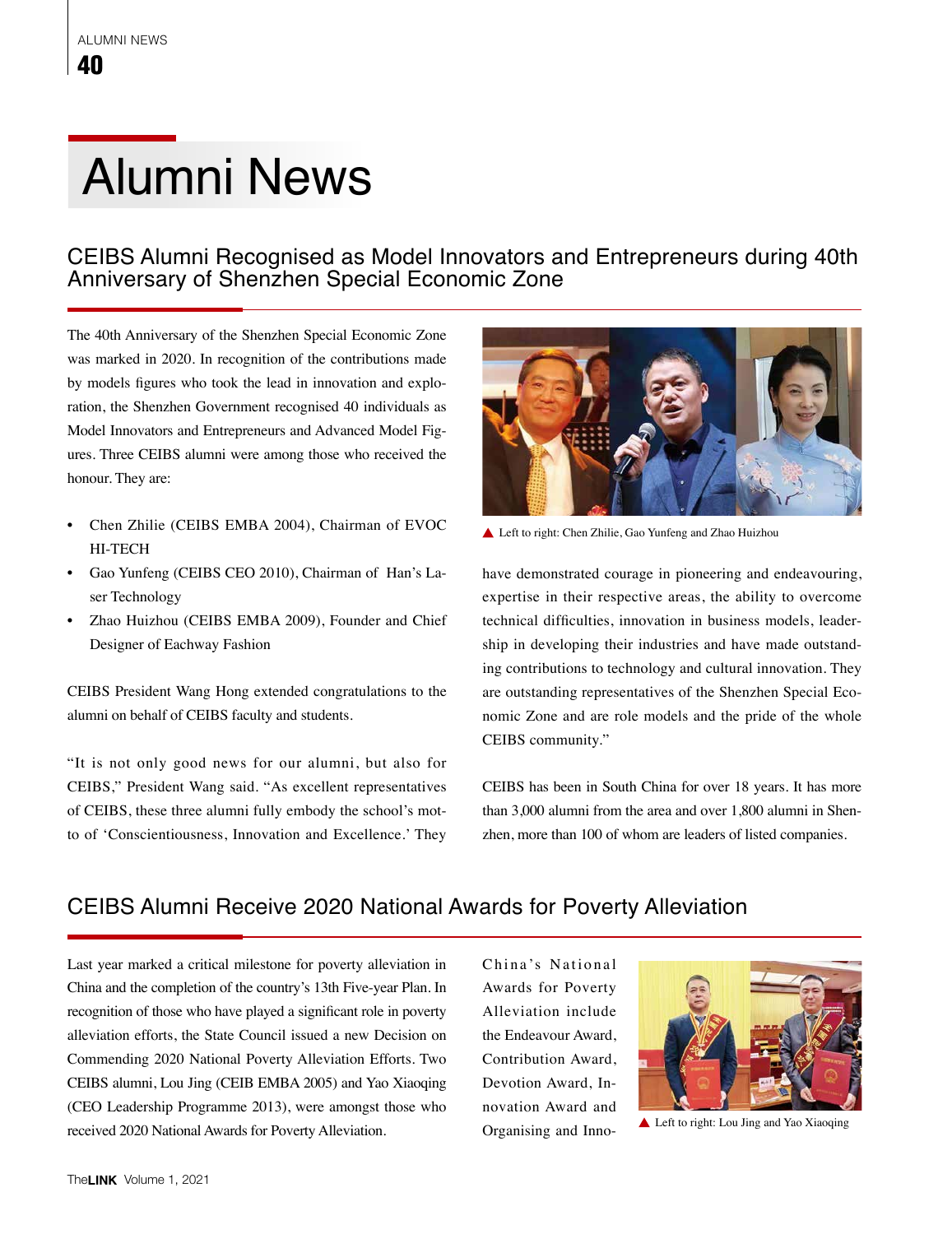vation Award. The awards recognise excellent social organisations, private enterprises and individual citizens in poverty alleviation. Both alumni have been actively involved in poverty alleviation efforts.

For more than 25 years, CEIBS has been dedicated to cultivating leaders who value to social responsibility. The Global Platform of China Cases established and operated by CEIBS now includes more than 70 CSR cases. For the past three years, the school has released the *CEIBS Corporate Social Responsibility White Paper*, analysing and exploring corporate social responsibility (CSR) and the sustainable development of enterprises and calling on the CEIBS community to pay more attention to and be involved in CSR activities.

### CEIBS Wins Xuanzang Road Business School Gobi Desert Challenge



The 15th Xuanzang Road Business School Gobi Desert Challenge was held in Gansu and Xinjiang in early October. More than 3,500 participants from 66 teams and 45 schools joined in the competition. The CEIBS EMBA A Team won the overall championship, making CEIBS the first school to win the championship five times. The CEIBS MBA A and CEIBS Veteran A teams also won in their respective categories. CEIBS teams were also recognised with a number of additional awards, including Best Spirit Award, Best Organisation Award, the 15th Gobi Desert Challenge Goodwill Ambassador Special Award, the 15th Gobi Challenge Goodwill Practice Award, the Shackleton Award and Best Organising Committee Award.

CEIBS President Wang Hong extended warm congratulations to the CEIBS teams, saying, "We are glad to hear this exciting news during the National Day and Mid-Autumn holidays. Three championships are not an easy achievement. This is a reward for the persistence, enterprise and endeavour of each team. We appreciate our alumni's careful organisation and preparation. Following CEIBS' motto of 'Conscientiousness, Innovation and Excellence,' the teams came together and worked hard to finally take the crown. This kind of spirit is priceless and it provides power for CEIBS community members to strive forward."

CEIBS Professor Accounting Xu Dingbo has led past CEIBS teams in the Gobi Desert Challenge four times and took pride in the school's triumph.

"CEIBS alumni won the competition thanks to their unswerving dedication to the spirit of the Gobi Desert Challenge," he said. "It is a triumph of our alumni's adherence to their values and practicing the school's motto of 'Conscientiousness, Innovation and Excellence.' I take pride in our students and alumni and I am proud of being a veteran of the Gobi Desert Challenge."

After winning four consecutive times in the fourth to seventh Gobi challenges, CEIBS teams missed the title for eight years, but never gave up. Now, they have finally realised their long-cherished dream and have once again achieved glory.

CEIBS' strength transcends success. Following 15 months of preparation, the CEIBS team's championship speaks to the strong vitality of the school's spirit. The CEIBS team also took on social responsibility and raised donations in support of the Mogao Caves Preservation Project during charity activities initiated by the CEIBS Alumni Gobi Association, Beijing Geyou Foundation and Department for Cultural Promotion at Dunhuang Academy.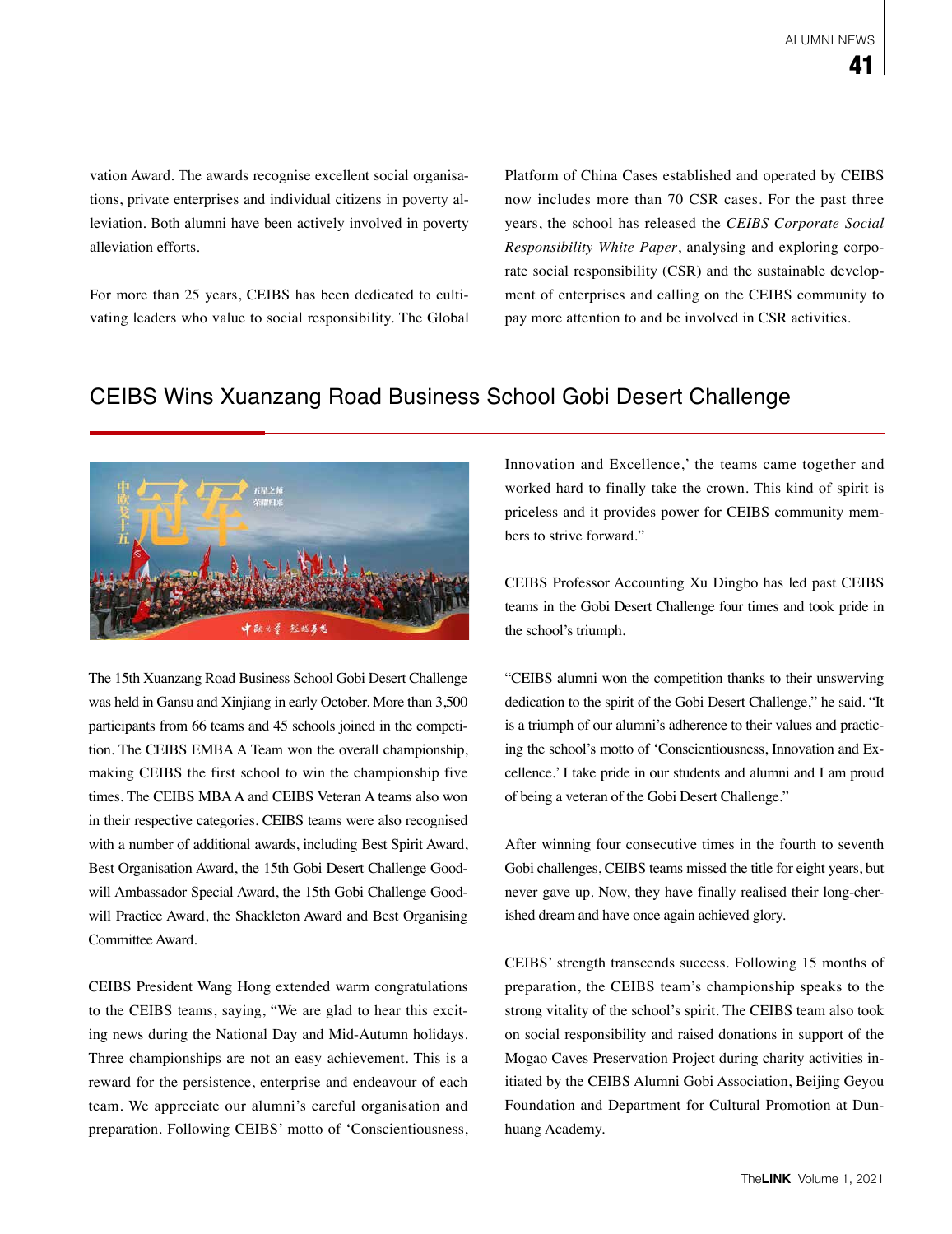# Alumni Association

## CEIBS Alumni Representatives Meet in Shanghai

#### **Members of the Fourth Council of the CEIBS Alumni Association**

**President:** Zhao Lijun **Vice President:** Zhang Hong, Chi Hong, Xiong Fan, Xie Ming, Zhang Feng, Xia Guoxin **Secretary General:** Chen Zhihai **Joint Secretary General: T**anya Fu **Executive member of the council:** Du Haibo, Feng Hongjian, Jiao Sheng, Li Wen, Pan Longquan, Qian Xiaohua, Yang Songrong, Wei Feiyan, Xing Bo, Hellen Xu, Yao Weiguo, Zhou Haibin, Michelle Zhu, Zou Zhiwen

#### **Committee Duties of the Fourth Council of the CEIBS Alumni Association**

**Organization Development Committee** Director: Xie Ming Co-directors: Wu Zhuping, Liu Min **Business Platform Committee** Director: Zhang Feng Co-directors: Lin Daxu, Qu Xiangjun **Social Responsibility Committee** Director: Jiao Sheng Co-directors: Li Wen, Qian Xiaohua **Alumni Service Committee** Director: Yao Weiguo Co-directors: Zou Zhiwen, Deng Sanhong The Alumni Representatives Conference of the CEIBS Alumni Association 2020 and the Fourth Conference of the General Election of the Council were held on July 25, 2020. School leaders and about 200 domestic and overseas alumni representatives joined the meeting both online and in person. CEIBS community members reunited to discuss alumni-related work, strengthening ties and to explore future development.

President of the Third CEIBS Alumni Association Council Tian Ming delivered the work report, summarising and looking back on the past three years of the Association's work. The Third Council is dedicated to "Serving alumni, giving back to CEIBS and contributing to society," developing the organisational structure of the Third Alumni Association, and opening a new chapter for CEIBS alumni work. During the conference, awards were also presented to alumni enterprises, individuals, organisations, classes and anti-pandemic work teams for their excellence in fighting COVID-19.

The conference used an online and offline secret voting method and elected members of the Fourth Supervisory Board and Council. Yvonne Li, Tang Qiqing and Huang Fanzhi were elected as Supervisors and Yvonne Li will act as Chairwoman of the Supervisory Board. At total of 77 alumni, including Zhao Lijun, were elected members of the Fourth Council. Zhao Lijun will serve as President of the Council, while Zhang Hong, Chi Hong, Xiong Fan, Xie Ming, Zhang Feng and Xia Guoxin were elected as Vice Presidents. Chen Zhihai was elected as Secretary General of the Council and Tanya Fu as the Joint Secretary General.

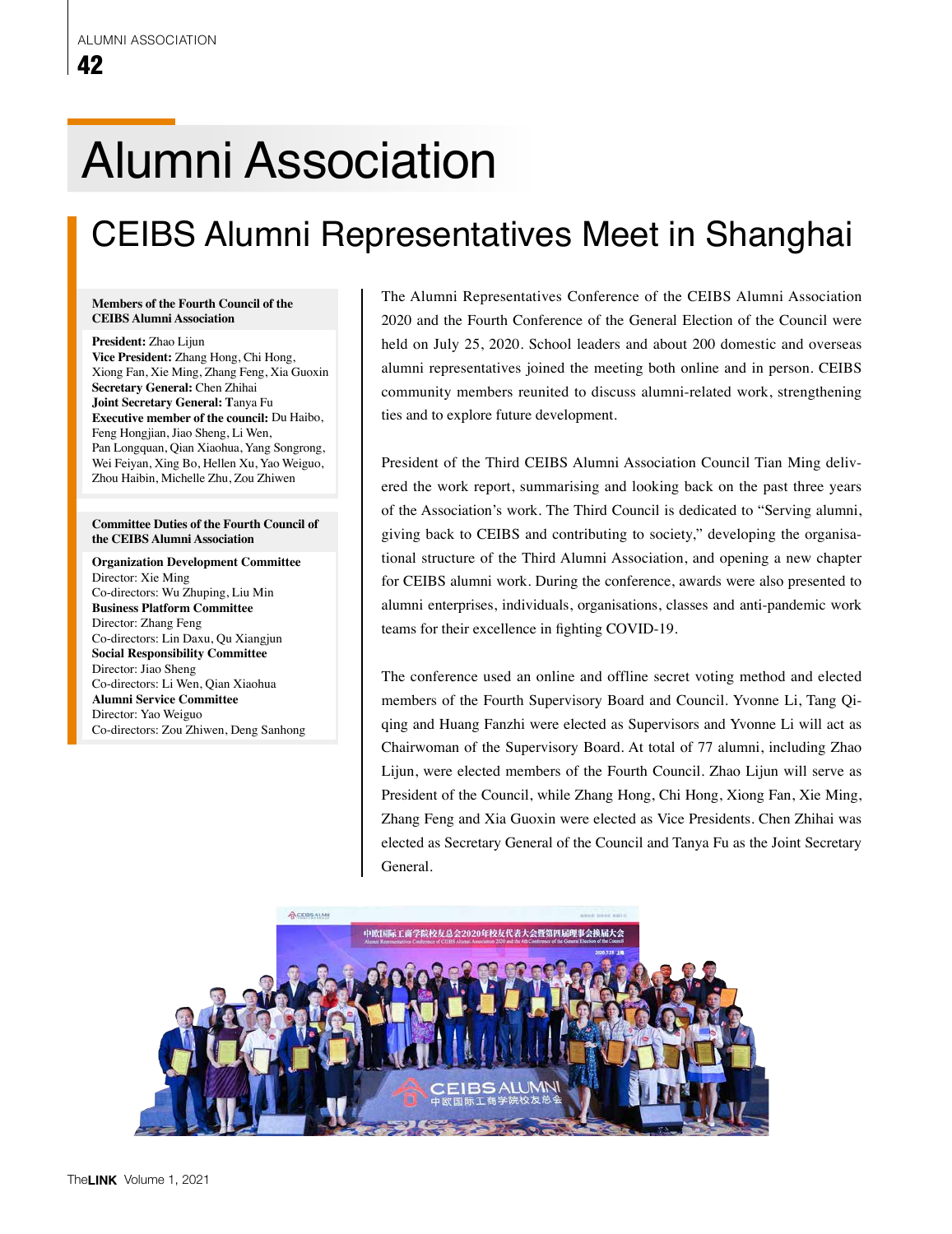## CEIBS Alumni Association Council Meets in Suzhou



The CEIBS Alumni Association awarded CEIBS President Wang the title of Honorary President and CEIBS President Emeritus Li the title of President Emeritus. President Zhao Lijun and Honorary President of the CEIBS Alumni Association Tian Ming presented certificates and flower to the recipients.

The Fourth-Quarter Meeting 2020 of the Fourth Council of CEIBS Alumni Association was held at Suzhou Qingshan Hotel on October 23-24. CEIBS President Wang Hong, CEIBS President Emeritus Li Mingjun, CEIBS Assistant President Hobbs Liu, CEIBS Assistant President and Director of Dean's Office Yvonne Li, President of the CEIBS Alumni Association Zhao Lijun and Honorary President of the CEIBS Alumni Association Tian Ming, together with about 80 CEIBS alumni, including Council members, Supervisory Board members and Vice Secretary Generals, attended the conference. The conference is important for the development of the Association's alumni work over the coming three years.

The event also marked the first time CEIBS President Wang Hong attended the Council Meeting of the CEIBS Alumni Association. In her speech, she noted that, "CEIBS Alumni can be found in all walks of life. They make up a community of entrepreneurship and embody CEIBS' characteristics of cohesion, leadership and wisdom. Moving ahead, CEIBS will adhere to

the spirit of  $H\notin$  ( $\triangle$ ) culture and seek the common success of both alumni and the school." President Wang further encouraged alumni to think big and aim high in both life and career through continued learning.

In his speech, CEIBS Alumni Association President Zhao Lijun extended a heartfelt thanks to President Wang, President Emeritus Li and Honorary President Tian Ming on behalf of the Fourth Council. He then shared the development plan for the Alumni Association. In particular, he said, the Fourth Council will strengthen its functions of service and empowerment, co-operate to improve the work of the four special committees and move forward five key tasks.

The CEIBS Alumni Association also awarded President Wang the title of Honorary President and President Emeritus Li the title of President Emeritus. President Zhao Lijun then presented certificates and flowers to the recipients.

With the three-year plan and development directions in hand, the Alumni Association will continue to adhere to both its purpose of "Serving Alumni, giving back to CEIBS and contributing to society" and the school's motto of 'Conscientiousness, Innovation, Excellence,' follow the school's guidance and improve communication with alumni organisations to scale new heights in carrying out its work.